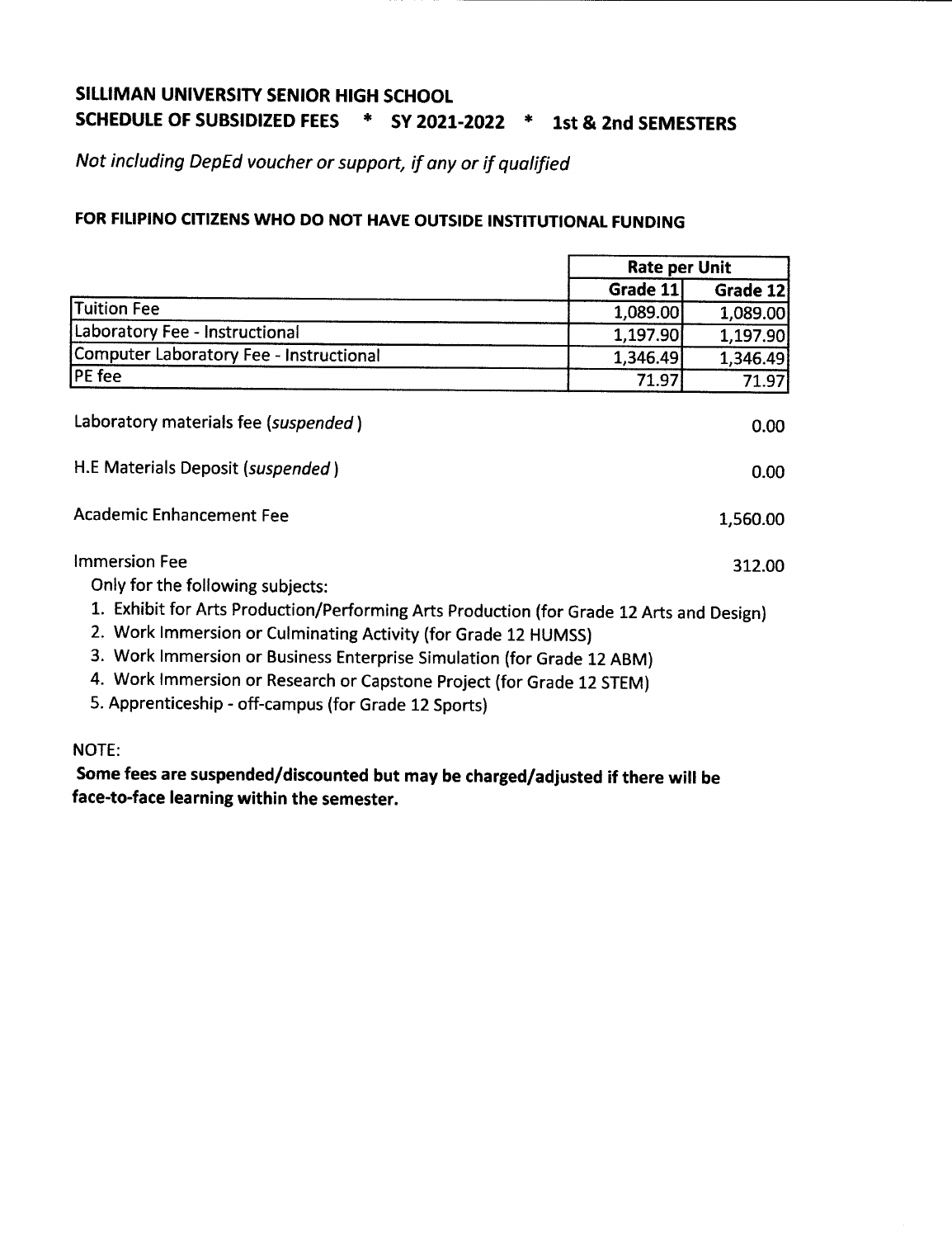#### SILLIMAN UNIVERSITY SENIOR HIGH SCHOOL Breakdown of Miscellaneous Fees: SY2021-2022

|                                         | <b>GRADE 11</b> |              | <b>GRADE 12</b> |          |                     |                       |              |                 |
|-----------------------------------------|-----------------|--------------|-----------------|----------|---------------------|-----------------------|--------------|-----------------|
|                                         |                 | 1st Semester | 2nd Semester    |          | <b>1st Semester</b> |                       | 2nd Semester |                 |
| <b>Summative activity fees</b>          |                 |              |                 |          |                     |                       |              |                 |
| Athletics Fee (reduced by 25%)          | 207.64          |              | 207.64          |          | 207.64              |                       | 207.64       |                 |
| <b>Cultural Fee</b>                     | 173.06          |              | 173.06          |          | 173.06              |                       | 173.06       |                 |
| <b>Instructional Materials Fee</b>      | 319.59          |              | 319.59          |          | 319.59              |                       | 319.59       |                 |
| Library Fee                             | 835.12          |              | 835.12          |          | 835.12              |                       | 835.12       |                 |
| Publication                             | 239.46          |              | 239.46          |          | 239.46              |                       | 239.46       |                 |
| <b>Student Activities Fee (suspende</b> | 0.00            |              | 0.00            |          | 0.00                |                       | 0.00         |                 |
| <b>Student Center Fee</b>               | 57.20           |              | 57.20           |          | 57.20               |                       | 57.20        |                 |
| <b>Student Services Fee</b>             | 346.06          |              | 25.17           |          | 25.17               |                       | 25.17        |                 |
| Energy Fee (reduced by 50%)             | 960.96          | 3,139.09     | 960.96          | 2,818.20 |                     | 960.96 2,818.20       |              | 960.96 2,818.20 |
| Student wellbeing fees                  |                 |              |                 |          |                     |                       |              |                 |
| <b>Registration Fee</b>                 | 288.18          |              | 288.18          |          | 288.18              |                       | 288.18       |                 |
| <b>Guidance &amp; Counseling Fee</b>    | 125.84          |              | 125.84          |          | 125.84              |                       | 125.84       |                 |
| Hospital Plan (Neg.Or. residents)       | 372.94          |              | 372.94          |          | 372.94              |                       | 372.94       |                 |
| *ID Sticker (suspended)                 | 5.00            |              | 0.00            |          | 0.00                |                       | 0.00         |                 |
| **Insurance Fee (one year)              | 625.00          |              | 0.00            |          | 625.00              |                       | 0.00         |                 |
| <b>Admissions Fee</b>                   | 208.99          | 1,625.96     | 0.00            | 786.97   |                     | $0.00 \quad 1,411.97$ | 0.00         | 786.97          |
| Connectivity support                    |                 |              |                 |          |                     |                       |              |                 |
| Wi-fi Connectivity Fee                  | 343.20          |              | 343.20          |          | 343.20              |                       | 343.20       |                 |
| <b>EDP Fee</b>                          | 83.10           | 426.30       | 83.10           | 426.30   | 83.10               | 426.30                | 83.10        | 426.30          |
| Student Gov't                           |                 | 62.40        |                 | 62.40    |                     | 62.40                 |              | 62.40           |
| <b>Learning Management System Fee</b>   |                 | 450.00       |                 | 450.00   |                     | 450.00                |              | 450.00          |
| <b>Graduation Fee</b>                   |                 |              |                 |          |                     |                       |              | 312.00          |
| <b>Transcript Fee</b>                   |                 |              |                 |          |                     |                       |              | 364.00          |
| Alumni Fee                              |                 |              |                 |          |                     |                       |              | 500.00          |
| <b>TOTAL</b>                            |                 | 5,703.74     |                 | 4,543.86 |                     | 5,168.87              |              | 5,719.86        |

\* ID sticker fee is charged to Grade 11 and new students.

\*\* Subject to BOT approval.